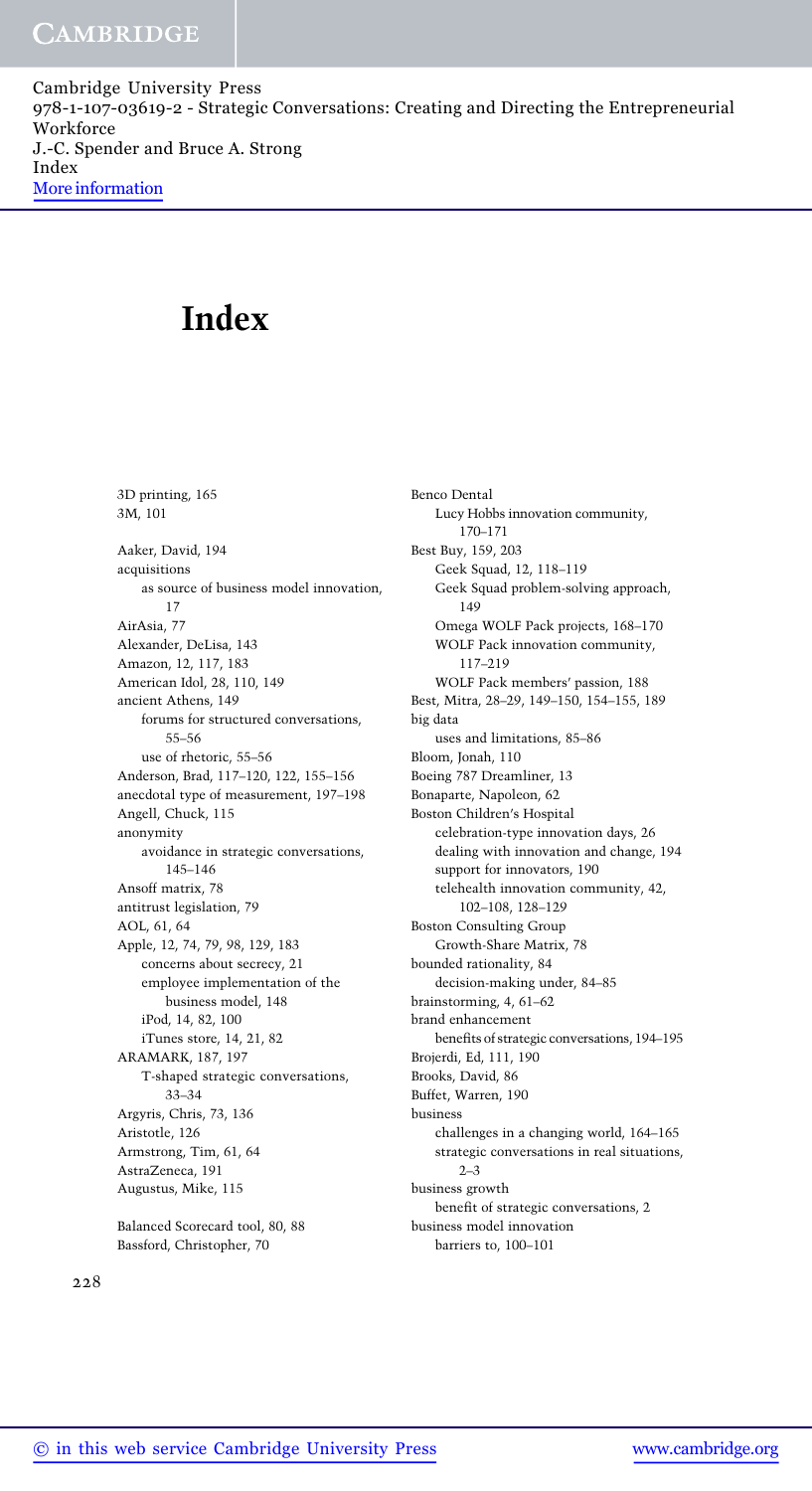Cambridge University Press 978-1-107-03619-2 - Strategic Conversations: Creating and Directing the Entrepreneurial Workforce J.-C. Spender and Bruce A. Strong Index More information

index 229

benefits of internal innovation, 16 by effective knowledge flows, 16 compared to technical innovation, 14 for value creation, 14 generating innovative ideas, 61–62 innovation communities, 100–102 M&A as sources of, 17 managing strategic conversations, 127–128 R&D as source of, 17 recruitment of top leaders (white knights) to innovate, 17 uncertainty in, 196 business models adapting to opportunities and threats, 13 as thought exercises, 12 assessment and adjustment, 133 creating new opportunity spaces, 12 definition and scope, 8–9 exploiting the opportunity space, 10–12 factors which shape choices, 10–12 leadership accountability for, 13 leap of faith required, 15, 137 modeling the organization, 12 need for continual updating, 15 relationship to strategy, 18–19 risk of failure, 137–139 role in organizational learning, 12–13 variety of possible configurations, 9–10 ways of providing value, 12 business reengineering, 192 business strategy. See strategy Cardente, John, 201–202 Cathcart, Ron, 136 celebration-type innovation days, 26 challenges combining types of strategic conversation, 42–46 impact on business growth, 42 level of inclusivity, 42 type of strategic conversation, 28–30 Chandler, Alfred, 78–79 change management benefits of strategic conversations, 191–194 chaordic strategic conversations, 37–41 combining types of strategic conversation, 42–46 impact on business growth, 42 level of inclusivity, 42

chaos concern about strategic conversations, 19–20 Chen, Jidong (Roby), 203 Chen, Tao, 31 Clausewitz, Carl von, 48, 62–64, 70, 90, 132 Clean Air Task Force (CATF) external strategic conversations, 176–181 Coca-Cola, 79 coercive leadership styles, 72 Cohen, Armond, 176 Cohen, Chuck Lucy Hobbs innovation community, 170–171 collateral benefits of strategic conversations brand enhancement, 194–195 building social networks, 191 change management, 191–194 EMC Executive Program, 182–186 executive learning, 182–187 external networks, 181 how to enjoy, 195 organizational alignment, 182–187 organizational learning, 182–187 raised employee passion, 187–189 range of benefits, 182 talent management, 189–191 communities of practice (CoPs) distinction from innovation communities, 108–109 competitions combining types of strategic conversation, 42–46 impact on business growth, 42 KBS+ Hyde Experiment, 109-113 level of inclusivity, 42 type of strategic conversation, 27–28 Competitive Strategy (Porter), 79 competitors strategic conversations with, 171–172 consultants, 16 limitations of contribution to strategy, 166 role in strategic change, 191–192 strategic tools, 80 controller style of management, 73–74 conversational health conversational norms of an organization, 146 influence on quality of strategy, 140–146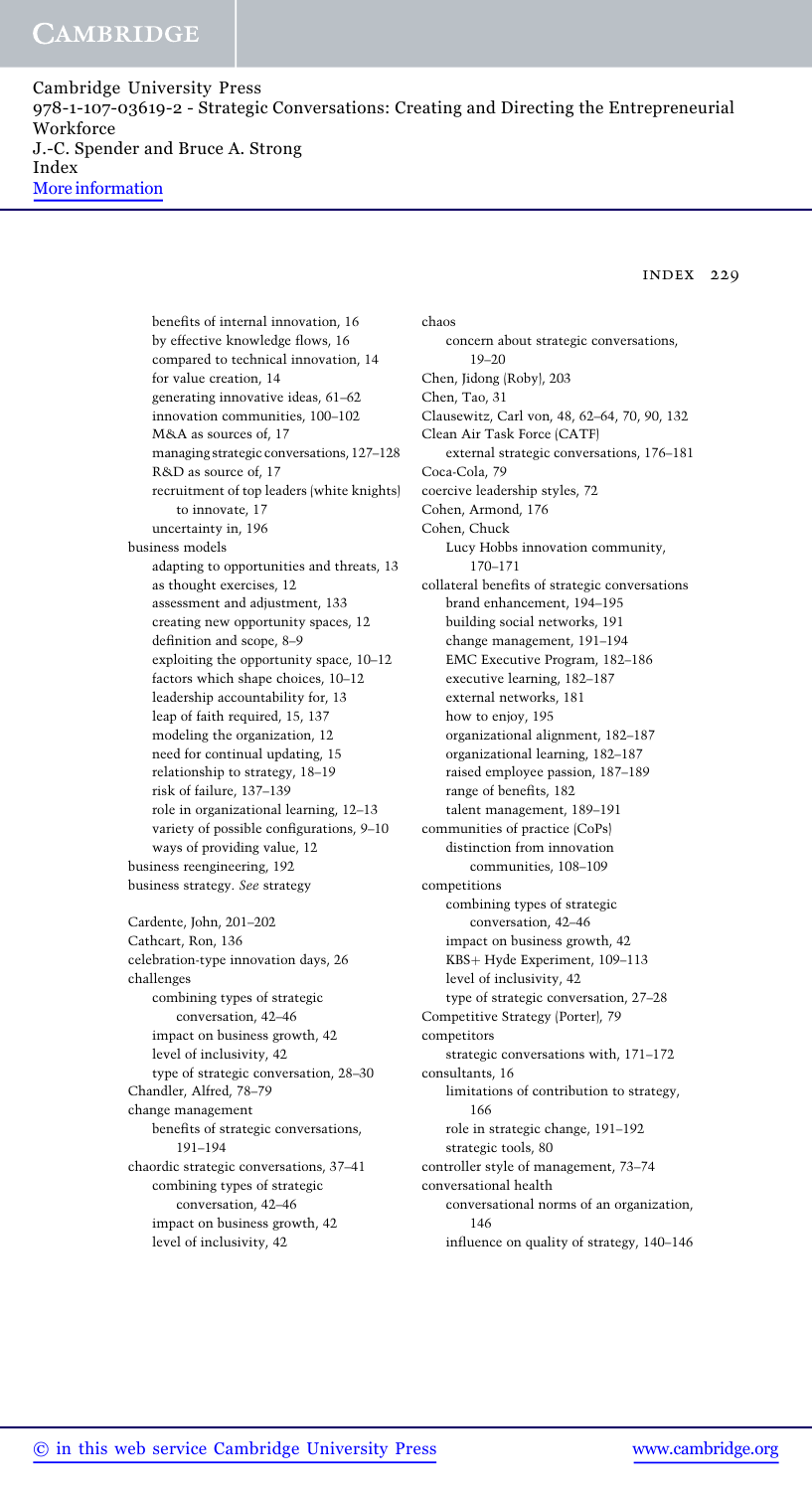Cambridge University Press 978-1-107-03619-2 - Strategic Conversations: Creating and Directing the Entrepreneurial Workforce J.-C. Spender and Bruce A. Strong Index More information

### 230 index

conversational leadership style, 73–75 conversations and the strategizing model, 133 business model assessment and adjustment, 133 creating a learning social apparatus, 132–133 creating new knowledge and value, 132–133 fostering knowledge exchanges, 128–129 functions in large organizations, 5 language management by leaders, 134 persuading employees to pursue a specific strategy, 132 reducing knowledge absences, 128–129 roles in supporting the strategizing process, 128–133 shaping to make them productive, 129–132 use of framing, 134 See also strategic conversations Cook, Tim, 74 corporate culture effects of strategic conversations, 22 Costco, 118 coup d'oeil (flash of strategic insight), 63–64 Crazy Eddie, 117 crowdsourcing, 28–29 cultures bridging with strategic conversations, 152–154 customers involving in the strategizing process, 167–171 customization limitations of profitability, 165 Dahl, Allison, 30 Danone, 151 Data General Corporation, 101 Dawning (Chinese computer firm), 164 DeBellis, Izzy, 111, 190 decision-making under uncertainty, 2, 84–85 delivery knowledge embedding in strategy, 75–76 Dell, 118 Deloitte survey of employee engagement, 188–189 dialog. See conversations, strategic conversations Digital Equipment Corporation, 101 Discovery mode, 87–89 diversity celebration in strategic conversations, 152–153 Donne, John, 224 Doz, Yves L., 172 Drucker, Peter, 1 Duggan, William, 63 Dunn, Brian, 117, 122, 124 dynamic capabilities, 80 Eisai, 166–167, 200 EMC, 146, 188, 204 analysis of intranet topics, 30–31 brand enhancement, 195 bridging geographical distance, 152–153 celebration of diversity, 152–153 change management, 194 cultural change, 22 Executive Program, 182–186 Global Innovation Network, 167–168 leadership presence of Joe Tucci, 51 measurement of effects of strategic conversations, 197–198 social network analysis, 200–203 social networking proficiency initiative, 156–162 strategy reviews, 36–37 employee engagement agenda for strategic conversations, 60–62 appeals to passion and personal commitment (pathos), 52–55 appeals to character and higher interest (ethos), 52–55 assessment of, 70 context of actionable meaning, 51–52 drivers within the business environment, 7–8 encouragement by leaders, 127 encouraging employee participation, 59–60 engaging younger employees, 149–151 entrepreneurial potential of employees, 49–50 financial incentives, 50 finding innovation team leaders, 59–60 generating innovative ideas, 60–62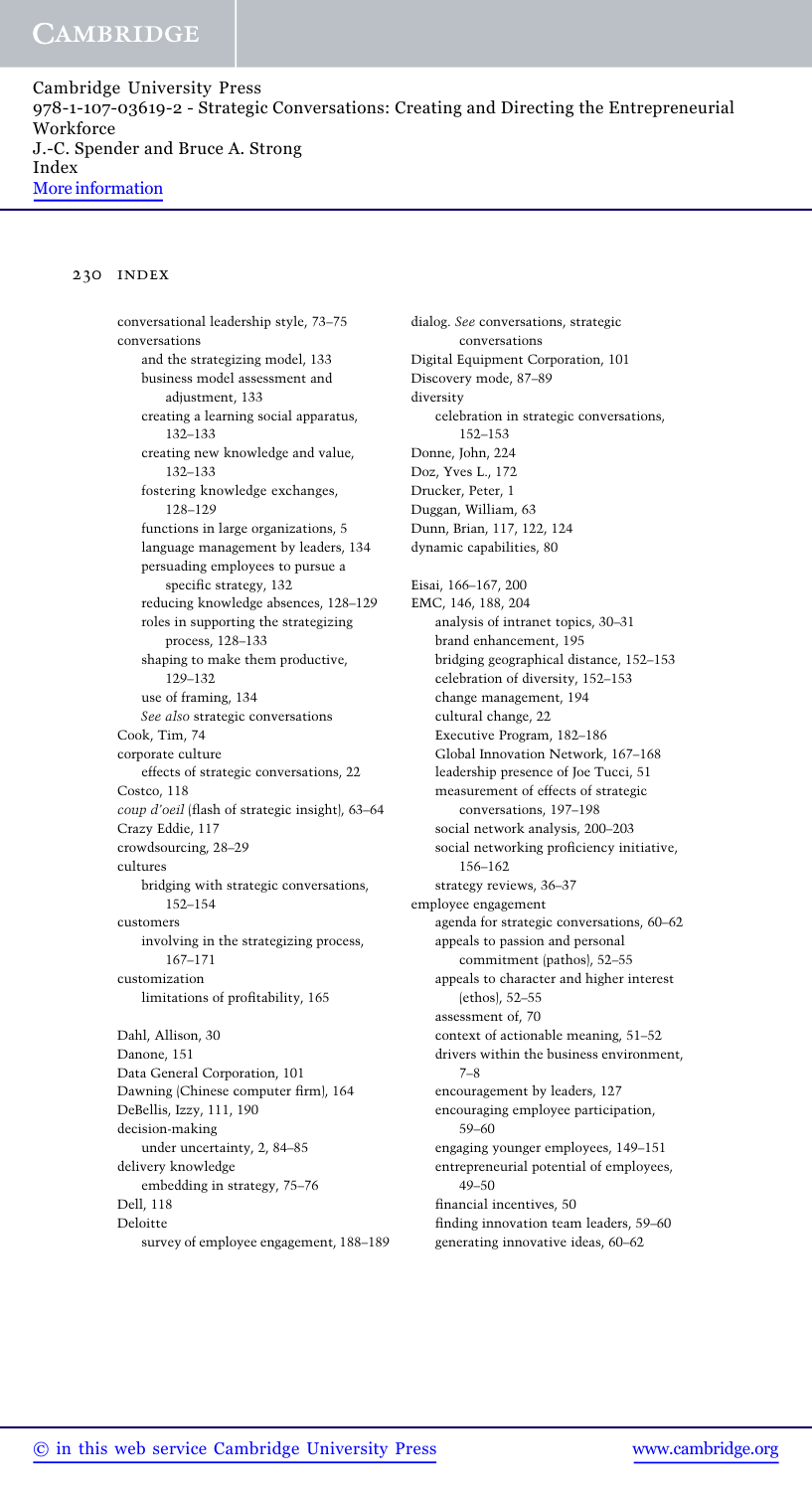Cambridge University Press 978-1-107-03619-2 - Strategic Conversations: Creating and Directing the Entrepreneurial Workforce J.-C. Spender and Bruce A. Strong Index More information

#### index 231

impact of transactional leadership, 72–73 insights from military strategy, 62–64 Kirshenbaum Bond Senecal (KBS+), 48–49, 65–66 leading with personal presence, 50–51 limitations of appeals to logic (logos), 52–55 making sure all voices are heard, 143–146 motivational factors, 52–55 not brainstorming, 61–62 Red Hat Software, 56–59 Rite-Solutions, 48–49, 64–65 shaping of conversations by leaders, 62–64 suggestion boxes, 24 untapped source of advantage, 1–2 use of rhetoric by leaders, 52–55 use of social media, 149–151 using strategic conversations, 2 ways to engage employees, 50–60 YMCA Canada, 66–69 employee passion influence of strategic conversations, 187–189 employees debate about role in strategizing, 20 disconnection from strategy development, 49 entrepreneurial potential, 49–50 lack of involvement in the strategizing process, 93–95 motivation of social rewards, 137 objections to their involvement in strategy, 19–22 entrepreneurial potential of employees, 49–50 entrepreneurial workforce, 2 entrepreneurs, 9 opportunities from uncertainty, 196 ethical burden of strategic conversations, 97 ethos appeals to character and higher interest, 52–55 executive learning benefit of strategic conversations, 182–187 experimental types of measurement, 198–200 External-Internal-Fit paradigm, 78–79 external strategic conversations as strategy for CATF, 176–181

assessing outside interactions, 181 challenges in a changing business world, 164–165 collaboration with partners, 171–176 collateral benefits, 181 influences from the outside world, 164 involving customers, 167–171 need to engage with the outside world, 165–166 sensing and operationalizing platforms, 166–168 with competitors, 171–172 Facebook, 157, 162 failure managing, 137–140 risk in business models, 137–139 Fay, Jon, 182–186, 194 financial incentives for employee engagement, 50 five forces framework (Porter), 79 Five Iron Laws of Value Creation, 14–18 Law 1 (innovating the business model), 14, 17, 83 Law 2 (business models require a leap of faith), 15, 89, 137 Law 3 (continual updating of the business model), 15, 17, 75, 140 Law 4 (knowledge flows enhance strategizing and innovation), 16–17, 45, 75, 188 Law 5 (benefits of internal innovation), 16–17, 92, 166 flash-crashes, 85 flash of strategic insight (coup d'oeil), 63–64 flat organizational structures, 74–75 Ford, Henry, 61 fractals metaphor approaches to program implementation, 68–69 framing in conversations, 134 transactional framing, 134–135 Fried, Naomi, 103–105, 107, 129 Gains, Al, 115 GE/McKinsey matrix, 78

General Electric (GE), 14, 33, 60, 74, 187, 190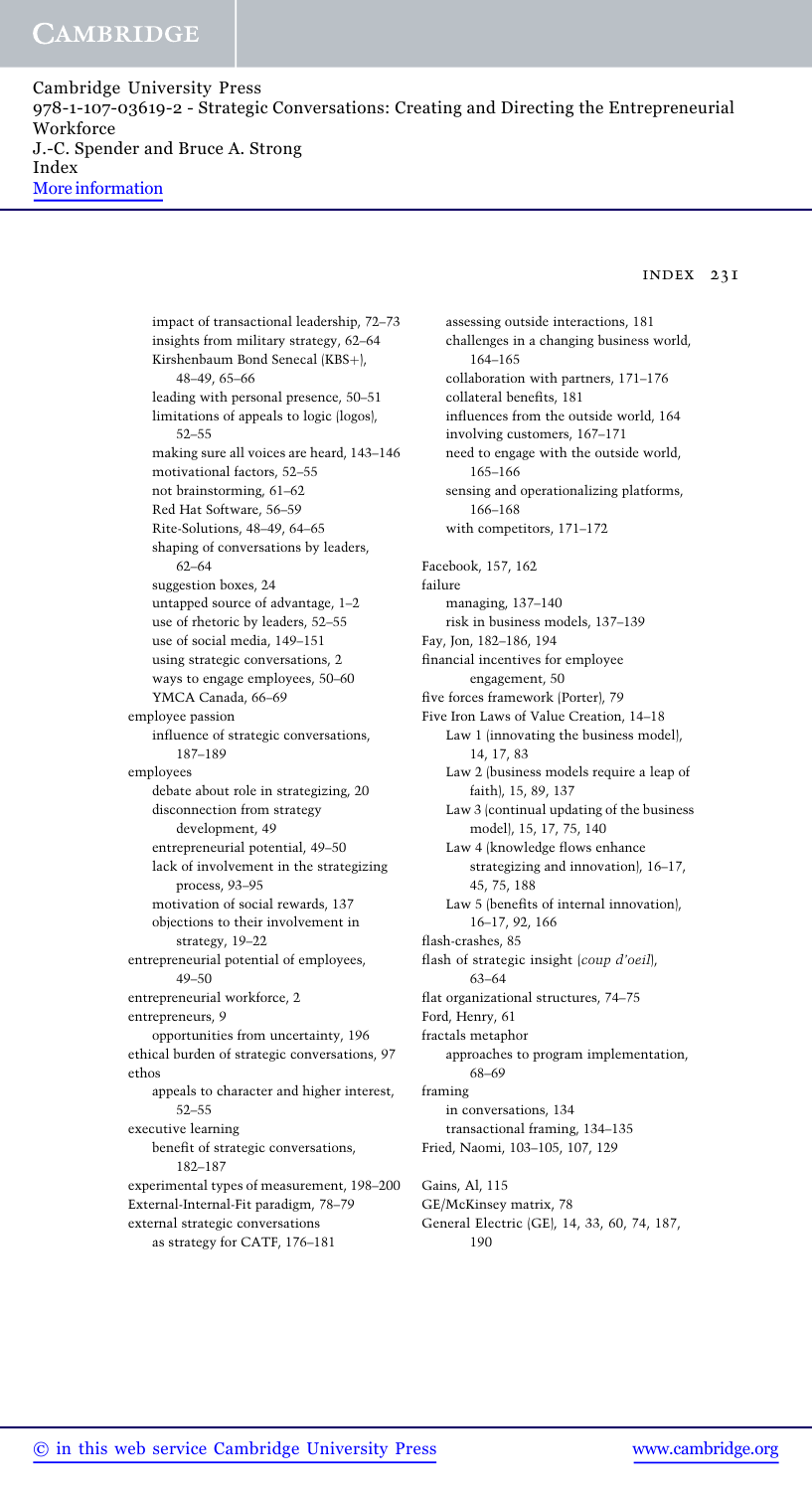Cambridge University Press 978-1-107-03619-2 - Strategic Conversations: Creating and Directing the Entrepreneurial Workforce J.-C. Spender and Bruce A. Strong Index More information

### 232 index

General Motors (GM), 16 NUMMI joint venture with Toyota, 172 generation gap using strategic conversations to bridge, 153–154 ways to bridge, 149–151 geographical distance using strategic conversations to bridge, 152–154 Gilbert, Julie Lucy Hobbs innovation community, 170–171 Omega WOLF Pack projects, 168–170 WOLF Pack innovation community, 119–219 global context. See external strategic conversations goal of strategy, 83–85 Google, 183 Project Oxygen, 141, 189 Grant, Adam, 199 Great Recession, 136 Grind, Kirsten, 135 groupthink, 12 Grove, Andy, 74 Growth-Share Matrix, 78 Hadoop program, 204 Haier, 165 Haldane, Scott, 66–69 Haloid (later Xerox), 14 Hamel, Gary, 172 Hammer, Michael, 192 Hansen, Morten, 32, 152 HCL Technologies, 35–36 hedge fund failures, 85 helicopter view of a business, 9 Herman, Darren, 110, 190 heroic leaders, 73–74 hierarchies, 66 effects of flattening, 74–75 history of business strategy, 77–81 Hock, Dee, 38 Hollis, Chuck, 146, 185, 197–198, 201 social networking proficiency initiative, 156–162 Honda, 60 horizontal integration, 78 Hubbard, Douglas W., 198 Hubbell, John, 115

human relationships importance of managing, 209–210 Hunter, David G., 105–108, 128–129, 193 Hyde, Angela, 191 Ibarra, Herminia, 152 IBM, 14 business model innovation, 15 Innovation Jams, 25–26 ideation-type innovation days, 24–27 Immelt, Jeffrey, 33, 74 impressionistic type of measurement, 197–198 industrial organization economics, 79 Infosys, 151, 168 innovation benefits of internal innovation, 16 See also business model innovation Innovation attention map, 204–208 innovation communities, 41–42, 199–200 Benco Dental, 170–171 combining types of strategic conversation, 42–46 definition, 99 distinction from communities of practice (CoPs), 108–109 distinction from Tiger Teams, 124–219 fostering business model innovation, 100–102 impact on business growth, 42 innovation team members, 99–100 level of inclusivity, 42 Rite-Solutions Rite-Track innovation community, 114–117 See also Best Buy, Boston Children's Hospital, Kirshenbaum Bond Senecal innovation days celebration-type, 26 combining types of strategic conversation, 42–46 ideation-type, 24–27 impact on business growth, 42 level of inclusivity, 42 type of strategic conversation, 24–27 innovation pyramid approach, 203 Intel, 74

#### Japan

nemawashi process, 56 Jensen, Mark, 109–111, 137, 190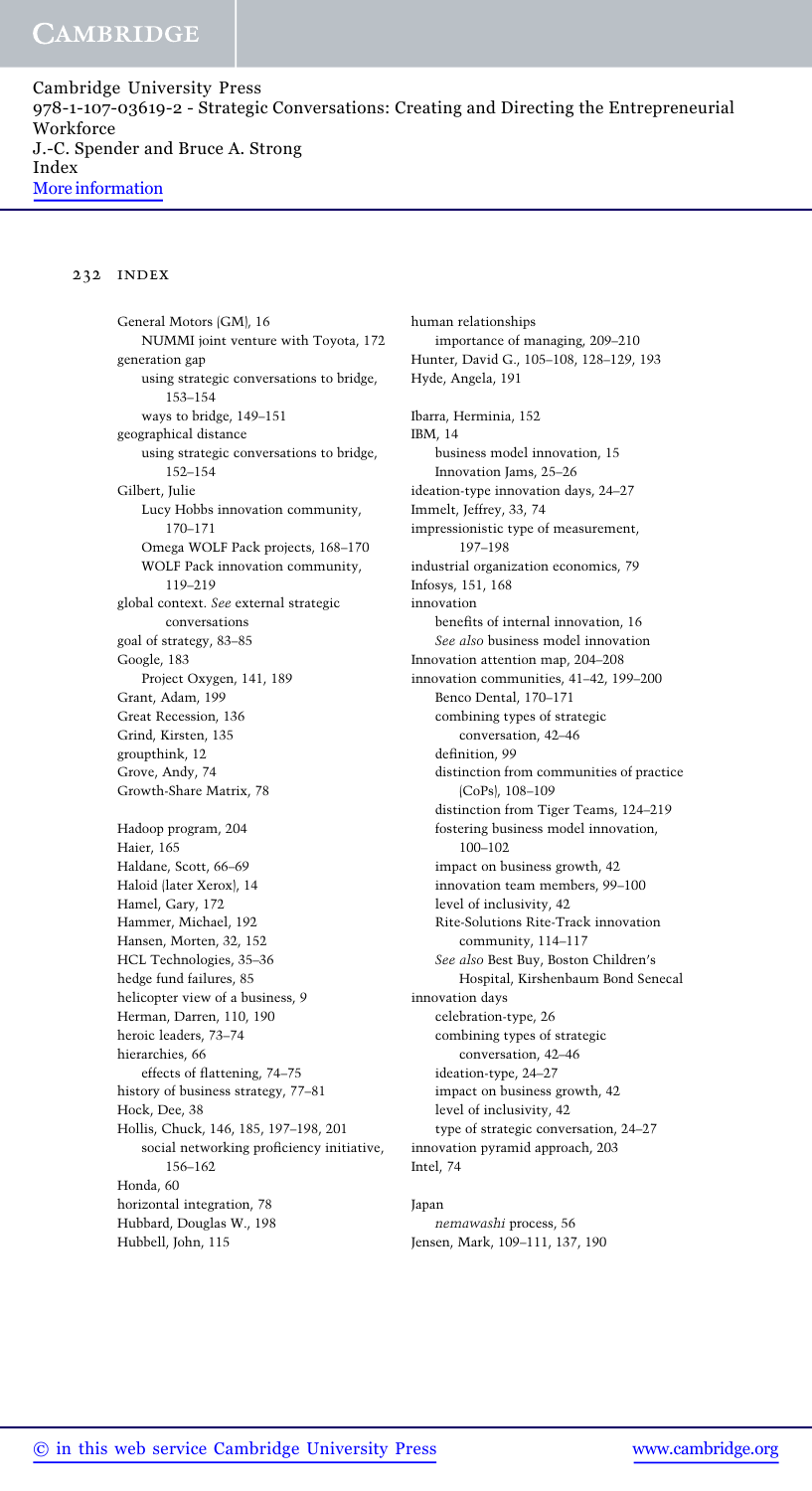Cambridge University Press 978-1-107-03619-2 - Strategic Conversations: Creating and Directing the Entrepreneurial Workforce J.-C. Spender and Bruce A. Strong Index More information

### index 233

Jobs, Steve, 21, 51, 74, 77, 98, 129, 148 Johnson, Stephen, 61 Judgment mode, 89–90 Kanter, Rosabeth Moss, 203 Kidder, Tracy, 101 Killinger, Kerry, 136 Kim, Jim Yong, 40, 75–76, 139–140 Kirshenbaum Bond Senecal (KBS+), 188 accomplishing change, 193 employee engagement, 48–49 employee innovation, 65–66 engaging younger employees, 151 Hyde Experiment innovation community, 109–113, 137 Hyde Space, 194 innovation competition, 190 vision of Lori Senecal, 130 Knight, Frank H., 15, 84, 90, 182, 196 knowledge absences and business decision-making, 15 and strategists' judgment, 84–85 fostering knowledge exchanges, 128–129 Knowledge-Based view, 80 knowledge flows importance in strategizing and innovation, 16 knowledge gained by employees embedding in strategy, 75–76 Kodak, 14 Kofman, Fred, 73, 142 Korytko, Zane, 69 Laker, Freddie, 77 language management in conversations, 134 Laube, Sheldon, 7 Lavoie, Jim, 48–49, 52, 64–65, 114–117, 144–145 leader's values influence on strategic judgment, 85 leaders coup d'oeil (flash of strategic insight), 63–64 encouraging employee participation, 127 experience used to ground strategic conversations, 63

language management in conversations, 134

making sure all voices are heard, 143–146 managing strategic conversations, 127–128

openness to new possibilities, 63 recruitment to innovate business models, 17 role in strategic conversations, 71–72 shaping strategic conversations, 62–64, 129–132 leadership accountability for business models, 13 creating meaning for employees, 51–52 differences in strategic conversations, 71–72 identifying opportunities and threats, 13 implications of strategic conversations approach, 209–210 importance of human relationships, 209–210 scaling up strategic conversations, 55–56 under strategic conversations, 95–97 use of rhetoric to engage employees, 52–55 leadership styles coercive, 72 controller, 73–74 conversational, 73–75 heroic leaders, 73–74 learner, 73–74 transactional, 72–73 leading with personal presence, 50–51 learner style of management, 73–74 Learning mode, 93 LinkedIn, 157, 162 logic (logos) limitations in changing behaviors, 52–55 Lohr, Steve, 85 Long Term Capital, 85 Lucy Hobbs innovation community, 170–171 Lula da Silva, Luiz Inácio, 39 Madany, Peter, 152–153 Mahdy, Medhat, 69 management value-creating dynamic, 182 managerial role implications of strategic conversations approach, 209–210

importance of human relationships, 209–210

managers

aesthetic associated with strategic conversations, 18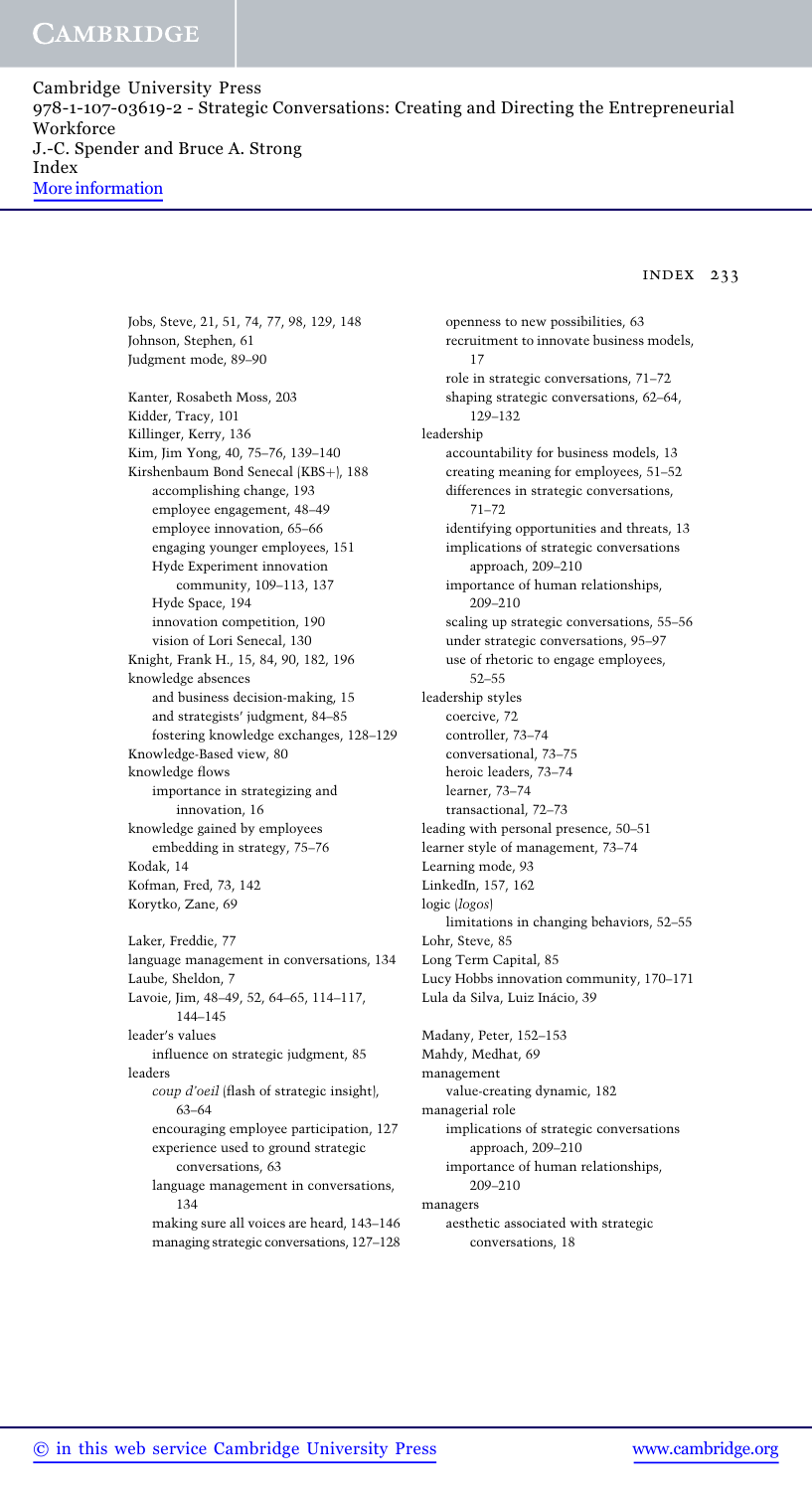Cambridge University Press 978-1-107-03619-2 - Strategic Conversations: Creating and Directing the Entrepreneurial Workforce J.-C. Spender and Bruce A. Strong Index More information

### 234 index

managers (cont.) changing role of, 161–162 espoused theory versus theory-in-use, 136 managing failure, 137–140 Manville, Brook, 55 Martin, Roger, 82 McKinsey & Company, 140 measurement anecdotal type, 197–198 by experiments, 198–200 importance for effective management, 197 impressionistic type, 197–198 social network analysis, 200–203 strategic conversation mapping, 203–208 textual analysis, 200–203 types of, 197–208 uncertainty in business model innovation, 196 meetings, 4 mergers and acquisitions (M&A) as sources of business model innovation, 17 Microsoft, 15, 89 middle managers changing role of, 161–162 perceived threat from social networking approach, 161–162 military applications of strategy, 78 Mintzberg, Henry, 80 monopoly theory, 79 Moritz, Bob, 150 motivation of employees intrinsic and extrinsic factors, 52–55 social rewards, 137 Murthy, N. R. Narayana, 151 MySpace, 157 Nayar, Vineet, 35–36

nemawashi process (Japan), 56 Netflix, 12 networks enhancing effects of strategic conversations, 191 See also social media, social networking approach Neubauer, Joe, 33–34, 197 niche markets limitations of profitability, 165 Nike, 112

opportunities identifying and responding to, 13 opportunity costs of strategic conversations, 20–21 opportunity space, 10–12 use of strategy to expand, 83–85 O'Reilly, Tim, 190 organizational alignment benefit of strategic conversations, 182–187 organizational culture effects of strategic conversations, 22 organizational learning, 80 benefit of strategic conversations, 182–187 role of business models, 12–13 organizational secrets potential risk from strategic conversations, 21 organizational structure flattening hierarchies, 74–75 secondary to good strategic conversations, 126 Osborn, Alex, 61 Otellini, Paul, 74 outside world. See external strategic conversations partners strategic conversations with, 171–176 Patel, Kal, 119 pathos appeals to personal commitment and passion, 52–55 Penrose, Edith, 71 Pericles, 55–56 persuading employees to pursue a specific strategy, 132 Persuasion mode, 90–92 Petryaevskaya, Inga, 167 Pitney Bowes, 30, 60 Porter, Michael five forces framework, 79 Post-it® Notes, 77 Practice mode, 92–93 Prahalad, C. K., 172 PricewaterhouseCoopers (PwC), 7, 60, 159–160, 189 employee engagement, 8 iChallenge initiative, 28–29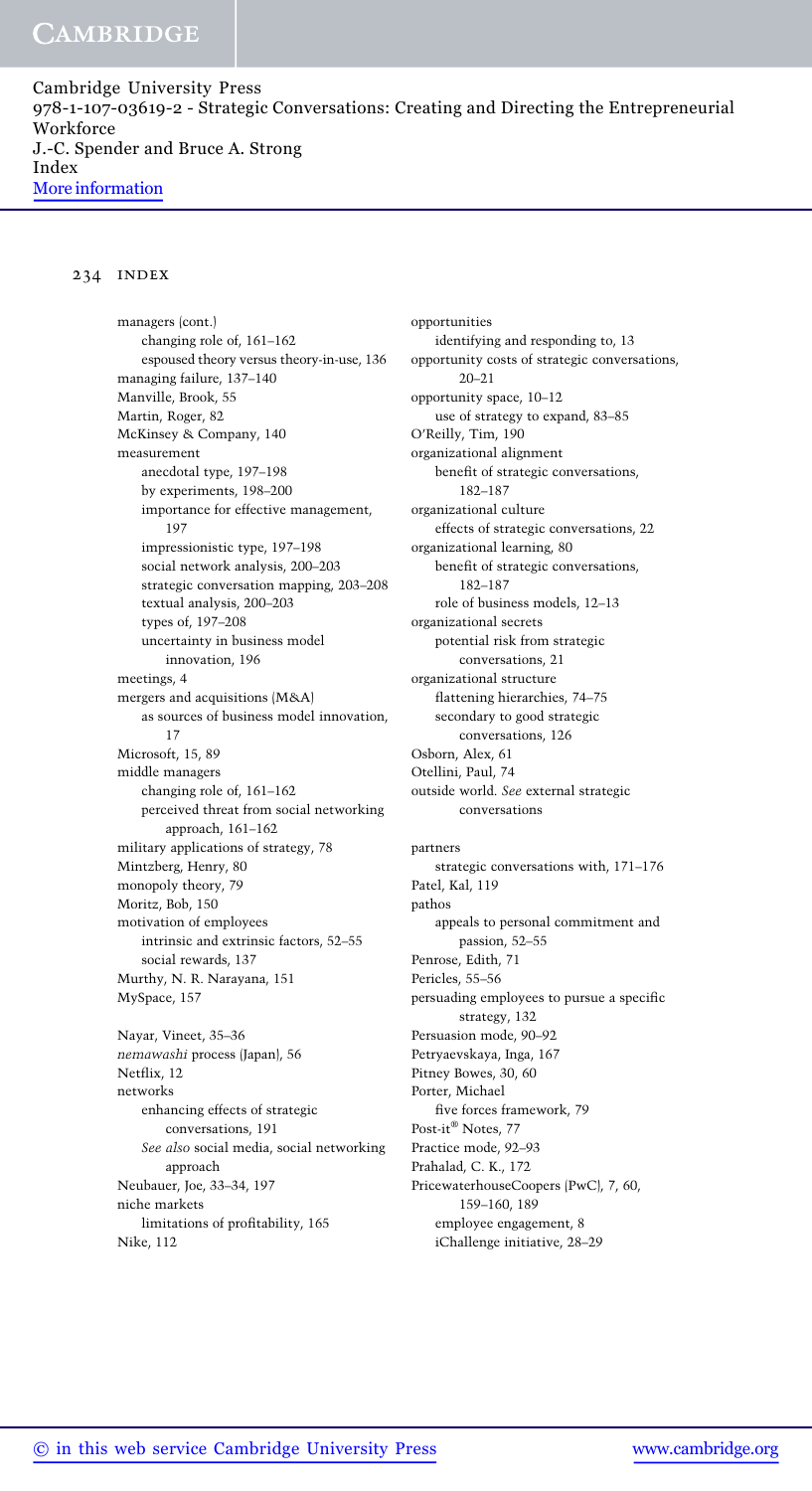Cambridge University Press 978-1-107-03619-2 - Strategic Conversations: Creating and Directing the Entrepreneurial Workforce J.-C. Spender and Bruce A. Strong Index More information

index 235

PowerPitch competition, 28, 149–150, 189 promoting ideas and innovation, 154–155 productive inquiry, 141–143 Prusak, Laurence, 33, 160 purpose of strategy, 76–78 R&D (research and development) as source of business model innovation, 17 Reagan, Ronald, 79 Red Hat Software, 22, 38, 52, 160 employee engagement, 92 leadership style, 74 making sure all voices are heard, 143–144 strategic conversations on the company mission, 56–59 strategic conversations with partners, 172–173 strategizing process, 193 Resource-Based View, 79–80 rhetoric, 126 appeals to character and higher interest (ethos), 52–55 appeals to personal commitment and passion (pathos), 52–55 aspects of effective communication, 210 limitations of appeals to logic (logos), 52–55 persuading employees to pursue a specific strategy, 132 persuasive powers, 91–92 Riboud, Franck, 152 Rigobon, Roberto, 85 Rite-Solutions, 48, 188 brand enhancement, 195 employee engagement, 48–49 employee innovation, 64–65 introverts as an underutilized resource, 144–145 Rite-Track innovation community, 114–117 Rosenberg, Tina, 54 Ryanair, 77 RZhD (Russian railways company), 168 Sam's Club, 165

Schon, Donald, 136 Schulze, Dick, 117

Schumpeter, Joseph, 148 self-reinforcing innovation platform. See collateral benefits of strategic conversations Senecal, Lori, 23, 48–49, 52, 65–66, 109–113, 130, 137, 193 sensing and operationalizing platforms, 30–31, 93, 119 combining types of strategic conversation, 42–46 Eisai, 166–167 EMC, 167–168 impact on business growth, 42 level of inclusivity, 42 Shanghai Zhenhua Port Machinery Company, 165 Shirky, Clay, 1, 109 silo thinking, 32 Simon, Herbert, 81, 87, 90, 196 Six Sigma programs, 127–128 small thinking concern about strategic conversations, 19–20 smart failure need for organizations to manage, 137 Smith, Adam, 1, 20 social media engaging younger employees, 149–151 identifying pioneers within the organization, 162–223 social network analysis, 200–203 social networking approach identifying pioneers within the organization, 162–223 responses across generations, 161 strategic conversations, 156–162 threat perceived by middle managers, 161–162 transformational potential for organizations, 162 social networks enhancing effects of strategic conversations, 191 social rewards motivation of employees, 137 Southwest Airlines, 21, 77 Stanford Topic Modeling Toolkit, 30, 201, 204 Starbucks, 82

Starwood Hotels, 128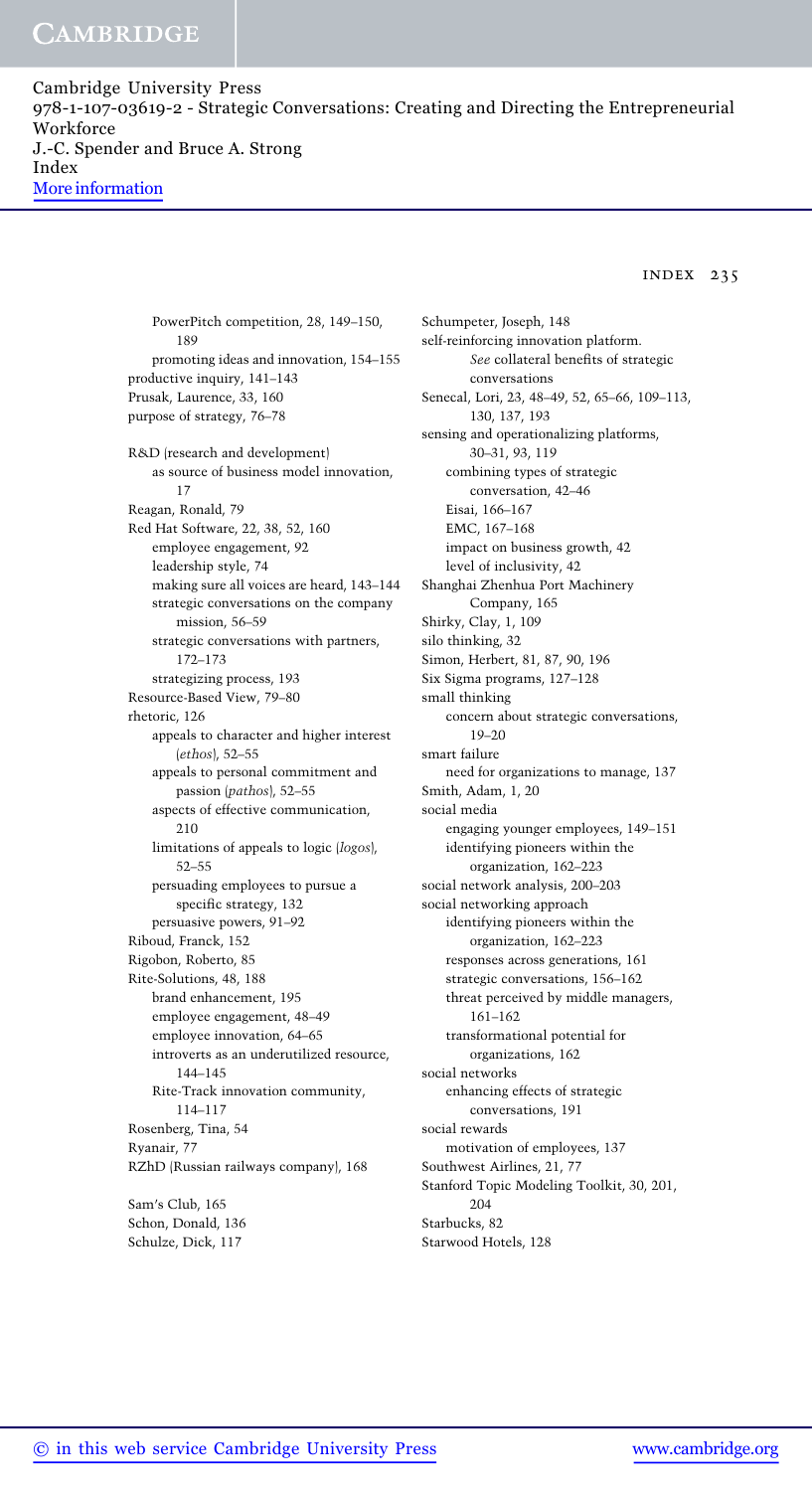Cambridge University Press 978-1-107-03619-2 - Strategic Conversations: Creating and Directing the Entrepreneurial Workforce J.-C. Spender and Bruce A. Strong Index More information

### 236 index

Strategic conversation contribution map, 204, 208 strategic conversation mapping, 203–208 determining the strength of strategic conversations, 208 strategic conversations application in real business situations,  $2 - 3$ bridging cultures, 152 bridging generation gaps, 149–151 concern about producing chaos, 19–20 concern about small-thinking, 19–20 concern about time and effort involved,  $20 - 21$ concern that strategy is not the role of employees, 20 contradictory messages from management, 136 definition, 2 demands on corporate cultures, 22 effects on the strategy development process, 22 employee contributions, 2 espoused theory versus theory-in-use, 136 ethical burden, 97 importance of conversational health, 140–146 informing leadership decisions, 13 making sure all voices are heard, 143–146 management aesthetic, 18 managing role of leaders, 127–128 nature of good conversations, 127–128 not brainstorming, 61–62 objections to involving employees in strategy, 19–22 potential benefits for organizations, 2 potential risk to organizational secrets, 21 productive inquiry, 141–143 resisting anonymity among participants, 145–146 rules for candid, respectful dialogue, 134–135 scaling up, 55–56 shaping of conversations by leaders, 62–64 shutting down by management, 135–136 social nature, 69–70

social networking approach, 156–162 social rewards, 137 starting in your organization, 46–47 techniques to span geographies, generations, and cultures, 153–154 technology-free, 148–149 See also conversations strategic conversations typology, 23–24 challenges, 28–30 chaordic strategic conversations, 37–41 combining different types, 42–46 comparison of levels of inclusivity, 42 competitions, 27–28 impact on business growth, 42 innovation communities, 41–42 innovation days, 24–27 sensing and operationalizing platforms, 30–31 strategy reviews, 34–37 T-shaped strategic conversations, 32–34 strategic planning approach, 81–82 strategic tools, 80 strategizing modes, 86–94 Discovery mode, 87–89 Judgment mode, 89–90 Learning mode, 93 Persuasion mode, 90–92 Practice mode, 92–93 strategizing process, 86–97 decision-making, 76 Discovery mode, 87–89 effects of strategic conversations, 22 employee disconnection from, 49 ethical burden, 97 fostering knowledge exchanges, 128–129 influence of the leader's values, 85 Judgment mode, 89–90 lack of employee involvement, 93–95 leadership under strategic conversations, 95–97 Learning mode, 93 limitations of big data, 85–86 Persuasion mode, 90–92 Practice mode, 92–93 questions leaders need to address, 97–98 relation to conversation, 133 role of strategic conversations, 95–97 strategizing modes, 86–94 supporting roles of conversation, 128–133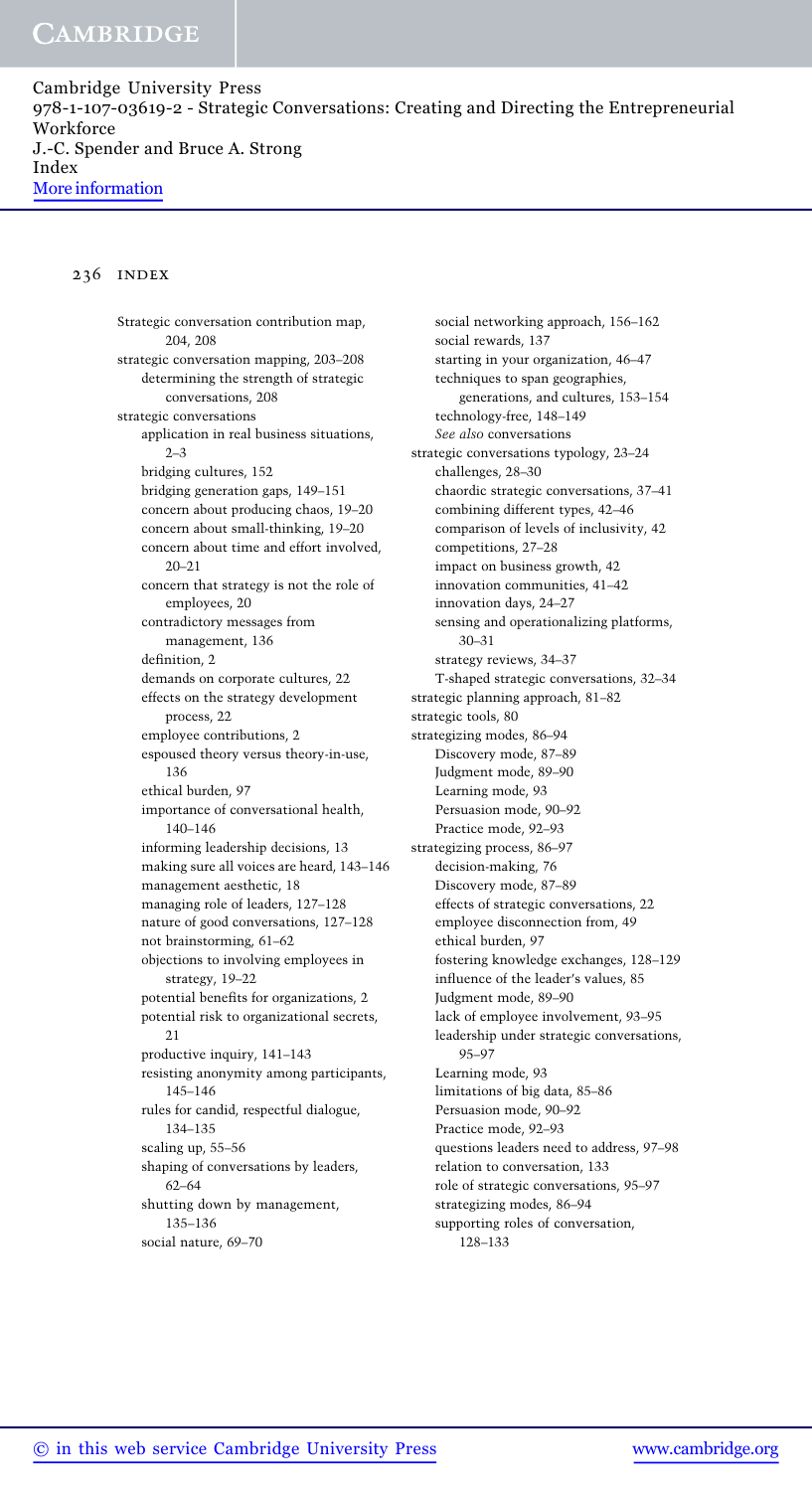Cambridge University Press 978-1-107-03619-2 - Strategic Conversations: Creating and Directing the Entrepreneurial Workforce J.-C. Spender and Bruce A. Strong Index More information

index 237

strategy definition, 18–19 difficulty of defining, 76–78 expanding opportunity space, 83–85 form of social intercourse, 69–70 goal of, 83–85 influence of quality of conversations, 140–146 purpose of, 76–78 relationship to business models, 18–19 strategy nihilists' approach, 81–82 strategy reviews combining types of strategic conversation, 42–46 impact on business growth, 42 level of inclusivity, 42 type of strategic conversation, 34–37 strategy theory dynamic capabilities, 80 External-Internal-Fit paradigm, 78–79 history of business strategy, 77–81 Knowledge-Based View, 80 military analogies, 78 organizational learning, 80 Porter's five forces framework, 79 profusion and variety of initiatives, 80–81 Resource-Based View, 79–80 suggestion boxes, 24 Sullivan, Gordon R., 137 Sun Microsystems, 15 SUPERVALU, 60, 187, 191, 200 SWOT analysis, 78, 88 systems theory, 20 T-shaped strategic conversations, 32–34, 185 combining types of strategic conversation, 42–46 encouraging employee participation, 60 impact on business growth, 42 level of inclusivity, 42 Taleb, Nassim, 81 talent management benefits of strategic conversations, 189–191 technical innovation compared to business model innovation, 14 technology

limitations of competitive advantage, 164

not essential for strategic conversations, 148–149 Teece, David, 8–9 textual analysis form of measurement, 200–203 Thatcher, Margaret, 79 The Apprentice, 149 threats to business identifying and responding to, 13 Tiger Teams distinction from innovation communities, 124–219 tobacco companies anti-smoking advertising, 54 Todd, Steve, 36–37, 167, 198, 204 social network analysis, 200–203 Toyota, 101 NUMMI joint venture with GM, 172 Toyota Production System, 16, 21, 79 transactional framing effects on strategic conversations, 134–135 transactional leadership style, 72–73 Tucci, Joe, 51, 182–184 Twitter, 162, 191 uncertainty and business opportunities, 15 decision-making under, 2, 84–85, 90 in business model innovation, 196 link with profit, 84–85 value-seeking under, 182 United States Army after action reviews (AARs), 137–139 managing failure, 137–139 value creation. See Five Iron Laws of Value Creation value-seeking under uncertainty, 182 Van Riper, Paul, 183–184, 186

vertical integration, 78

Visa, 38

Vidovich, Nick, 109–111, 137, 190

Wallace, William S., 138 Walmart, 118 war games business analogies, 183–184 Washington Mutual bank, 135–136 Wealth of nations (Smith, 1776), 1, 20